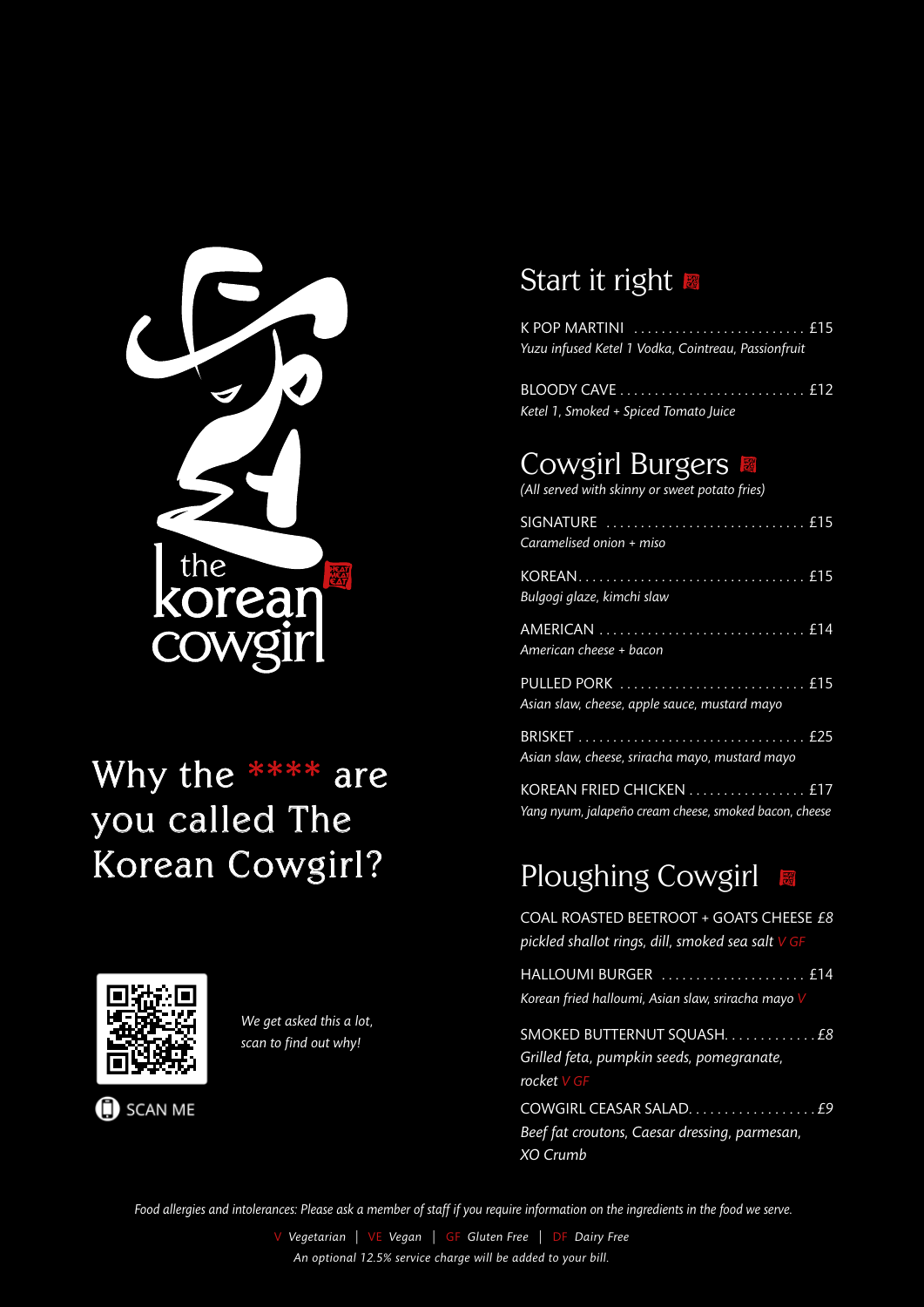### Smoked Meat

| Our meats are cooked low and slow overnight, every<br>night in true Texas style. Sometimes we run out, and<br>when it's gone, it's gone! |
|------------------------------------------------------------------------------------------------------------------------------------------|
| 1/2 LB USDA BBQ BEEF BRISKET  £30<br>1 LB USDA BBQ BEEF BRISKET £50                                                                      |
| Deliciously tender prime beef, smoked low and slow<br>for up to 15 hours every night GF DF                                               |
| 15 LB PULLED PORK £15<br>1 LB PULLED PORK  £28                                                                                           |
| 15 LB SMOKED LAMB SHOULDER  £15<br>Honey + mint glaze GF DF                                                                              |
| STICKY SPARE RIB STACK  £15<br>Smoked then deep fried spare ribs tossed<br>in our own Asian sticky sauce DF                              |
| 1/2 LB TEXAS STYLE SMOKED TURKEY GF £10                                                                                                  |
| KOREAN BBQ SMOKED SAUSAGE DF. £5                                                                                                         |

# Korean Fried Chicken

Double fried for that crisp sensation

WINGS: 6 wings £8 | 12 wings £15 | 18 wings £22

**BONELESS:** 6 bites £9 | 12 bites £16 | 18 bites £24

#### PICK YOUR POISON:

Choose from Yang nyum, honey butter, spicy,  $soy + g$ arlic.

#### **Cowgirl Feasts**

USDA Brisket, pulled pork, Korean BBQ smoked sausage, Texas style smoked turkey, Korean fried chicken wings, fries and Asian slaw

#### Sides

| Loaded tater tots, crispy bacon, cheese,     |
|----------------------------------------------|
| Sweet cajun corn, parmesan, chilli GF  £8    |
| Korean fried cauliflower, Gochujang          |
| Pit beans cooked in the smoker GF V VE DF £5 |
|                                              |
|                                              |
| Sweet potato fries GF V VE DF £7             |
|                                              |

Food allergies and intolerances: Please ask a member of staff if you require information on the ingredients in the food we serve.

V Vegetarian | VE Vegan | GF Gluten Free | DF Dairy Free An optional 12.5% service charge will be added to your bill.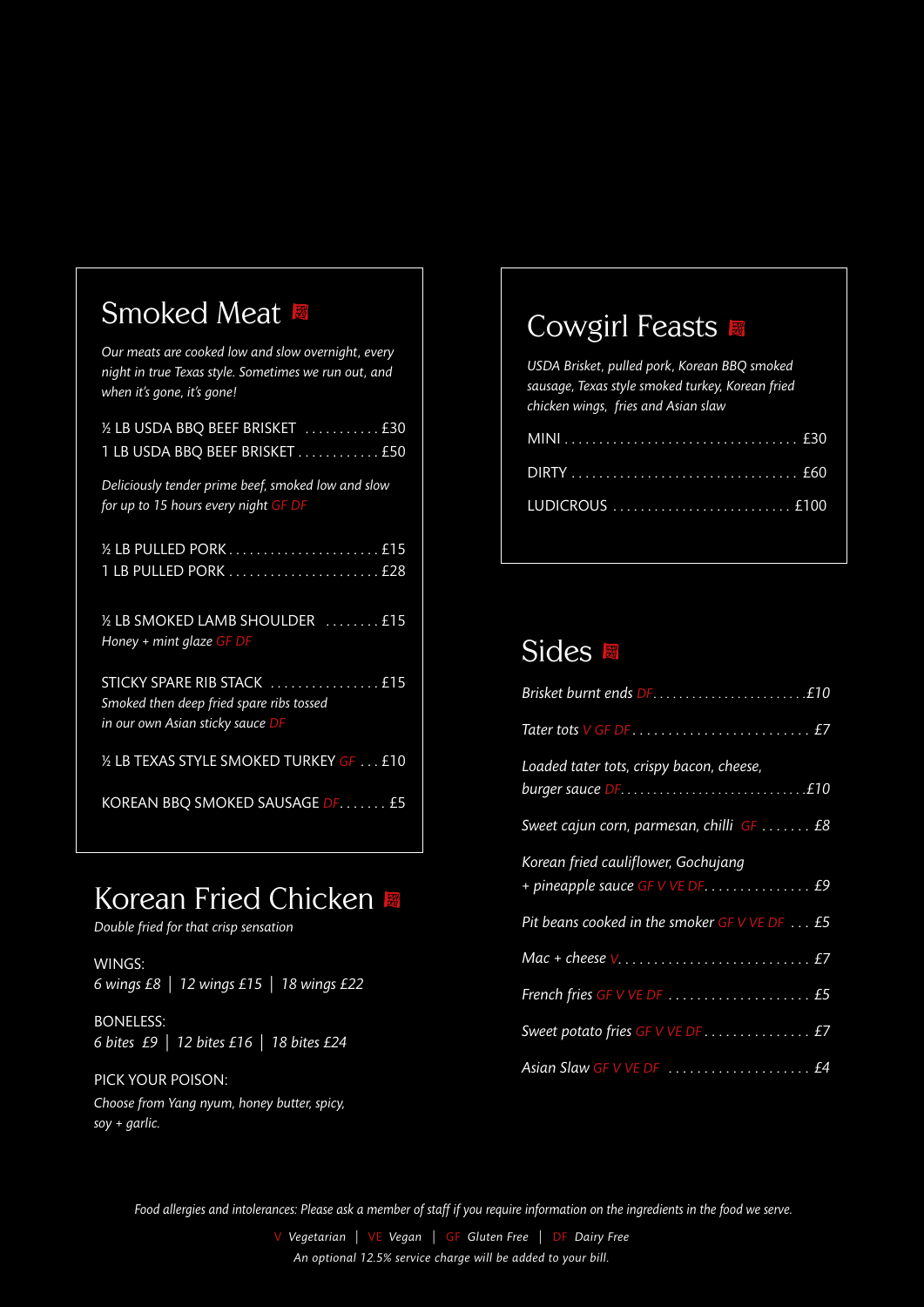

# "There is always room for dessert"

THE KOREAN COWGIRL

### **Sweet Dreams**

| Nutella + Biscoff with vanilla ice cream                          |
|-------------------------------------------------------------------|
| OR                                                                |
| Pistachio crumb with raspberries, raspberry sauce,                |
| vanilla ice cream $\vee$                                          |
| SHARING MARSHMALLOWS £13<br>S'mores, chocolate sauce, fire $\vee$ |
|                                                                   |

#### **Milkshakes**

Choose from Vanilla, Chocolate, Strawberry, Salted Caramel

### Happy Endings

| Jose Cuervo Silver, Agave, Nectar, Lime, Chilli, Coriander                               |
|------------------------------------------------------------------------------------------|
| SMOKED OLD FASHIONED £16<br>Maker's Mark Bourbon, Angostura's Bitters,<br>Demerara Sugar |
| HONEYBEE ESPRESSO MARTINI  £15<br>Jose Cuervo Silver, Tia Maria, Agave, shot of Espresso |
| Bulleit Rye, Martini Rosso, Campari                                                      |

Food allergies and intolerances: Please ask a member of staff if you require information on the ingredients in the food we serve.

V Vegetarian | VE Vegan | GF Gluten Free | DF Dairy Free An optional 12.5% service charge will be added to your bill.